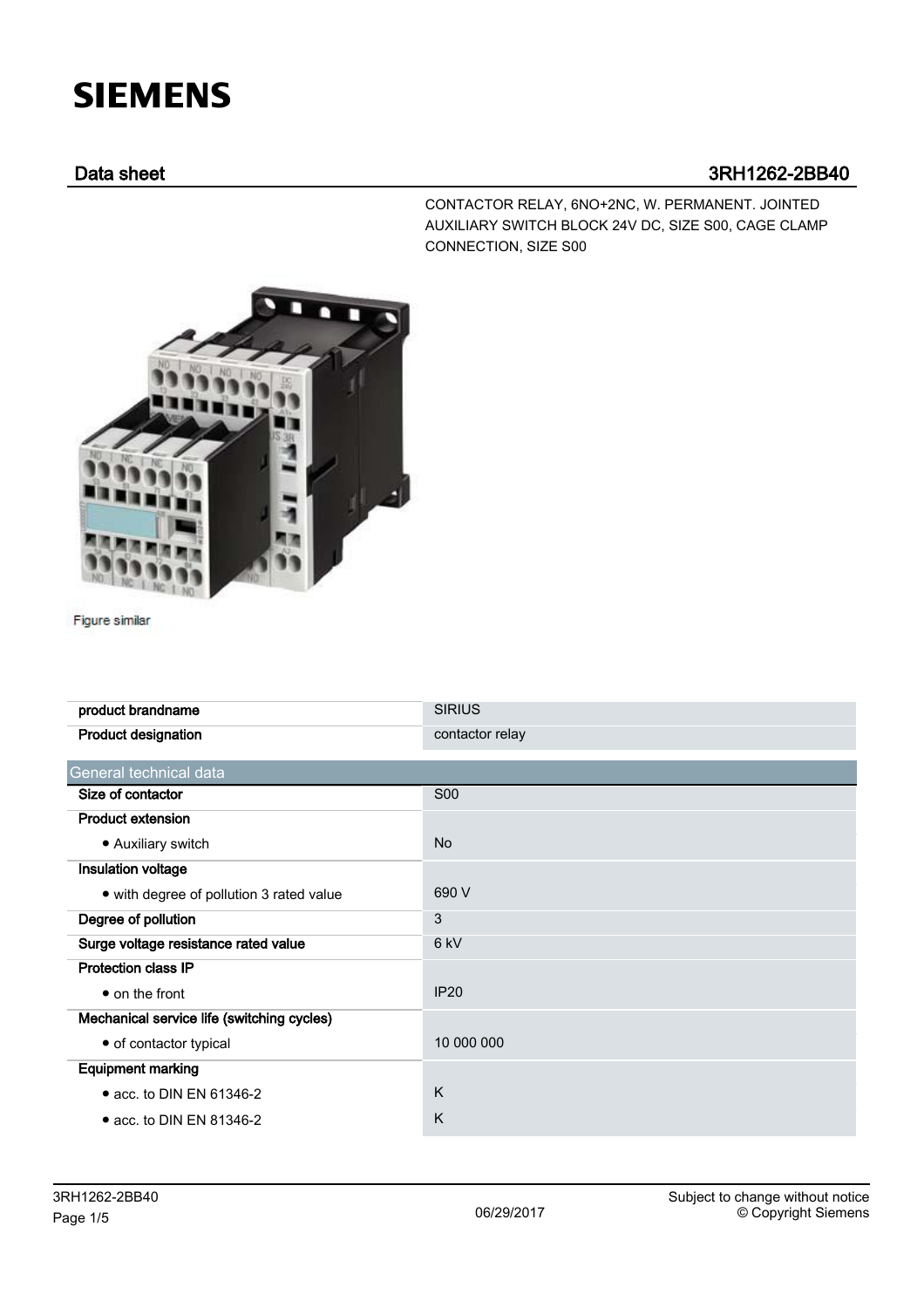| Ambient conditions                                         |                |  |  |  |
|------------------------------------------------------------|----------------|--|--|--|
| <b>Ambient temperature</b>                                 |                |  |  |  |
| · during operation                                         | $-25$ +60 °C   |  |  |  |
| · during storage                                           | $-55$ +80 °C   |  |  |  |
| · during transport                                         | $-55$ +80 °C   |  |  |  |
| Control circuit/ Control                                   |                |  |  |  |
| Type of voltage of the control supply voltage              | <b>DC</b>      |  |  |  |
| Control supply voltage at DC                               |                |  |  |  |
| • rated value                                              | 24 V           |  |  |  |
| Closing power of magnet coil at DC                         | 3.2W           |  |  |  |
| Holding power of magnet coil at DC                         | 3.2 W          |  |  |  |
| <b>Auxiliary circuit</b>                                   |                |  |  |  |
| Number of NC contacts                                      |                |  |  |  |
| • for auxiliary contacts                                   | $\overline{2}$ |  |  |  |
| - instantaneous contact                                    | 2              |  |  |  |
| - delayed switching                                        | 0              |  |  |  |
| - lagging switching                                        | 0              |  |  |  |
| - make-before-break switching                              | 0              |  |  |  |
| Number of NO contacts                                      |                |  |  |  |
| • for auxiliary contacts                                   | 6              |  |  |  |
| - instantaneous contact                                    | 6              |  |  |  |
| - delayed switching                                        | 0              |  |  |  |
| - leading contact                                          | 0              |  |  |  |
| - make-before-break switching                              | 0              |  |  |  |
| Number of CO contacts                                      |                |  |  |  |
| • for auxiliary contacts                                   | 0              |  |  |  |
| · of auxiliary contacts instantaneous contact              | 0              |  |  |  |
| Identification number and letter for switching<br>elements | 62 E           |  |  |  |
| Operating current at AC-12 maximum                         | 10 A           |  |  |  |
| <b>Operating current at AC-15</b>                          |                |  |  |  |
| · at 230 V rated value                                     | 6 A            |  |  |  |
| • at 400 V rated value                                     | 3A             |  |  |  |
| • at 500 V rated value                                     | 2A             |  |  |  |
| • at 690 V rated value                                     | 1A             |  |  |  |
| Operating current at 1 current path at DC-12               |                |  |  |  |
| • at 24 V rated value                                      | 10 A           |  |  |  |
| • at 110 V rated value                                     | 3A             |  |  |  |
| • at 220 V rated value                                     | 1A             |  |  |  |
| Operating current at 1 current path at DC-13               |                |  |  |  |
| • at 24 V rated value                                      | 10 A           |  |  |  |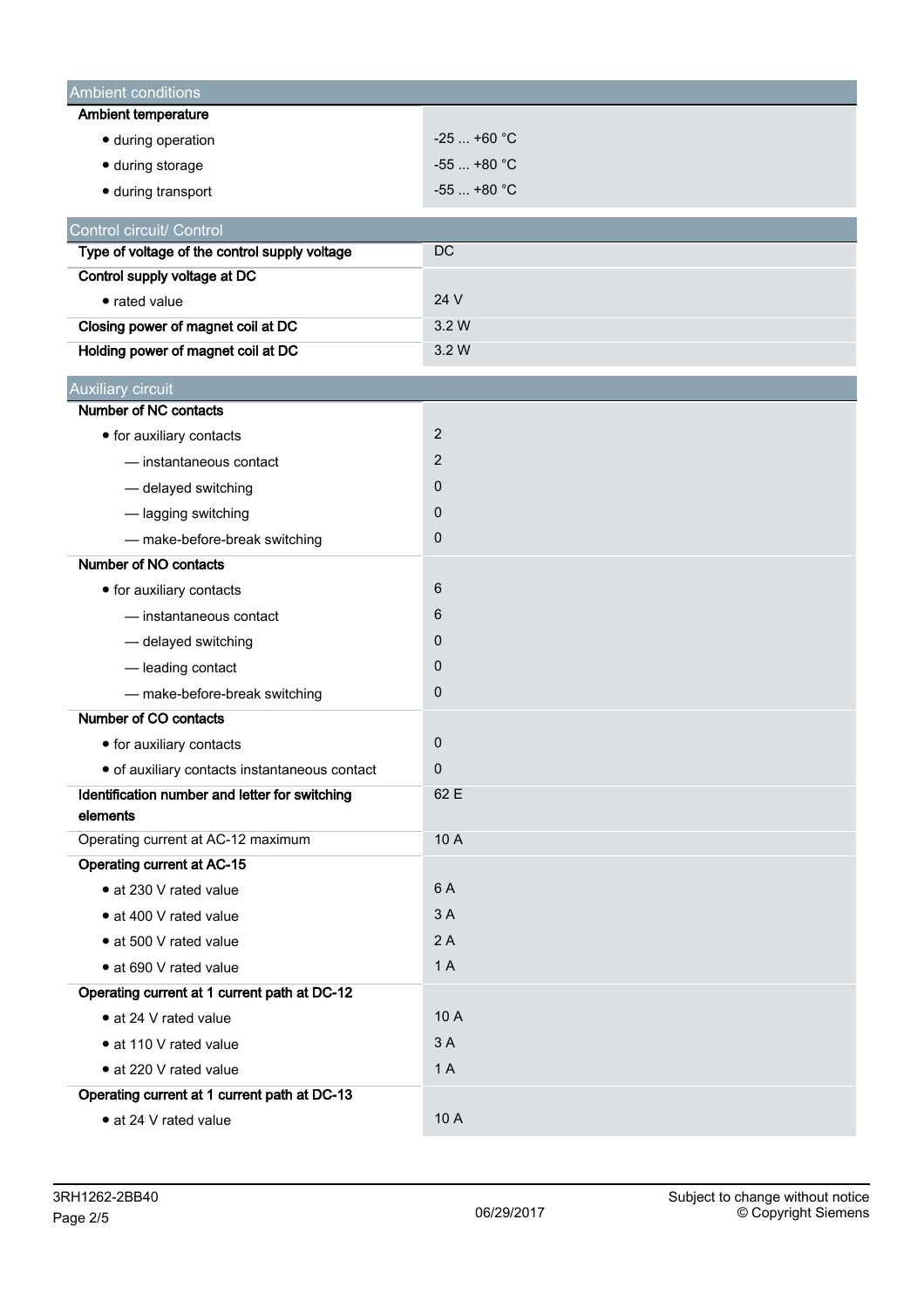| • at 110 V rated value                                                       | 1A                                                                                                                                         |  |  |  |
|------------------------------------------------------------------------------|--------------------------------------------------------------------------------------------------------------------------------------------|--|--|--|
| • at 220 V rated value                                                       | 0.27A                                                                                                                                      |  |  |  |
| Contact reliability of auxiliary contacts                                    | 1 faulty switching per 100 million (17 V, 1 mA)                                                                                            |  |  |  |
| Short-circuit protection                                                     |                                                                                                                                            |  |  |  |
| Design of the fuse link                                                      |                                                                                                                                            |  |  |  |
| • for short-circuit protection of the auxiliary switch<br>required           | fuse gL/gG: 10 A                                                                                                                           |  |  |  |
| Installation/ mounting/ dimensions                                           |                                                                                                                                            |  |  |  |
| <b>Mounting position</b>                                                     | +/-180° rotation possible on vertical mounting surface; can be<br>tilted forward and backward by +/- 22.5° on vertical mounting<br>surface |  |  |  |
| <b>Mounting type</b>                                                         | screw and snap-on mounting                                                                                                                 |  |  |  |
| Height                                                                       | 60 mm                                                                                                                                      |  |  |  |
| Width                                                                        | 45 mm                                                                                                                                      |  |  |  |
| Depth                                                                        | 114 mm                                                                                                                                     |  |  |  |
| Required spacing                                                             |                                                                                                                                            |  |  |  |
| • with side-by-side mounting                                                 |                                                                                                                                            |  |  |  |
| - at the side                                                                | $0 \text{ mm}$                                                                                                                             |  |  |  |
| <b>Connections/Terminals</b>                                                 |                                                                                                                                            |  |  |  |
| Type of electrical connection                                                |                                                                                                                                            |  |  |  |
| • for auxiliary and control current circuit                                  | Cage Clamp terminals                                                                                                                       |  |  |  |
| Type of connectable conductor cross-sections                                 |                                                                                                                                            |  |  |  |
| • for auxiliary contacts                                                     |                                                                                                                                            |  |  |  |
| — solid                                                                      | 2x (0.25  2.5 mm <sup>2</sup> )                                                                                                            |  |  |  |
| - finely stranded with core end processing                                   | 2x (0.25  1.5 mm <sup>2</sup> )                                                                                                            |  |  |  |
| - finely stranded without core end<br>processing                             | 2x (0.25  2.5 mm <sup>2</sup> )                                                                                                            |  |  |  |
| • at AWG conductors for auxiliary contacts                                   | 2x (24  14)                                                                                                                                |  |  |  |
| Safety related data                                                          |                                                                                                                                            |  |  |  |
| <b>B10 value</b>                                                             |                                                                                                                                            |  |  |  |
| • with high demand rate acc. to SN 31920                                     | 1 000 000; With 0.3 x le                                                                                                                   |  |  |  |
| Proportion of dangerous failures                                             |                                                                                                                                            |  |  |  |
| • with low demand rate acc. to SN 31920                                      | 40 %                                                                                                                                       |  |  |  |
| • with high demand rate acc. to SN 31920                                     | 75 %                                                                                                                                       |  |  |  |
| T1 value for proof test interval or service life acc. to<br><b>IEC 61508</b> | 20y                                                                                                                                        |  |  |  |
| Certificates/approvals                                                       |                                                                                                                                            |  |  |  |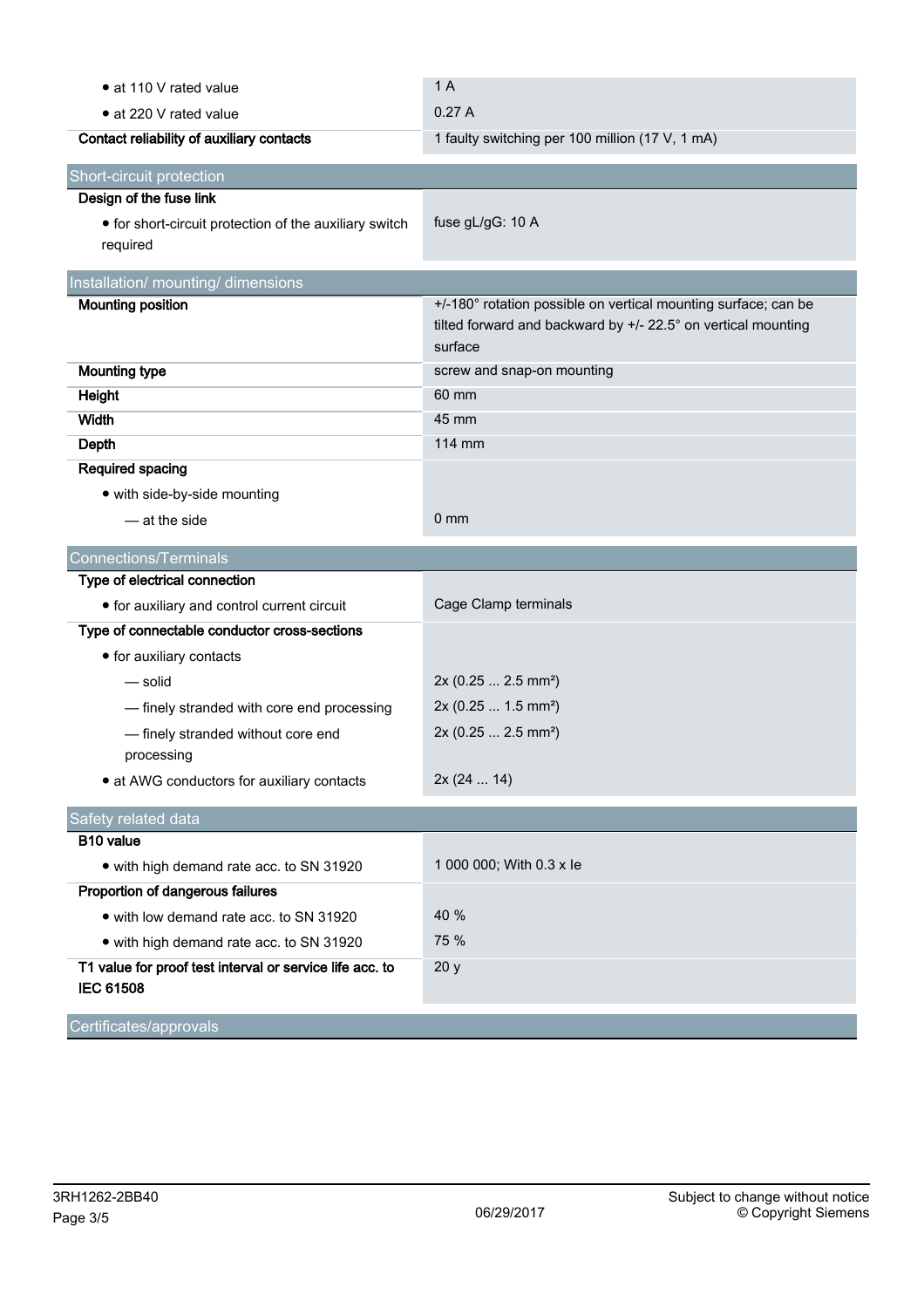| <b>General Product Approval</b>                        |                                    |                          |             | <b>Functional</b><br>Safety/Safety<br>of Machinery | Declaration of<br>Conformity |
|--------------------------------------------------------|------------------------------------|--------------------------|-------------|----------------------------------------------------|------------------------------|
| CCC                                                    | <b>CSA</b>                         | UL                       |             | <b>Type Examination</b>                            | EG-Konf.                     |
| <b>Test Certificates</b>                               |                                    | <b>Shipping Approval</b> |             | other                                              |                              |
| <b>Type Test</b><br><b>Certificates/Test</b><br>Report | <b>Special Test</b><br>Certificate | <b>ABS</b>               | <b>RMRS</b> | Environmental<br><b>Confirmations</b>              | <b>Miscellaneous</b>         |

#### other

**[Confirmation](https://support.industry.siemens.com/cs/WW/en/ps/3RH1262-2BB40/Certificate?ct=447&ci=454&cao=553)** 

#### Further information

Information- and Downloadcenter (Catalogs, Brochures,…) http://www.siemens.com/industrial-controls/catal

Industry Mall (Online ordering system)

<https://mall.industry.siemens.com/mall/en/en/Catalog/product?mlfb=3RH1262-2BB40>

### Cax online generator

<http://support.automation.siemens.com/WW/CAXorder/default.aspx?lang=en&mlfb=3RH1262-2BB40>

Service&Support (Manuals, Certificates, Characteristics, FAQs,...) <https://support.industry.siemens.com/cs/ww/en/ps/3RH1262-2BB40>

Image database (product images, 2D dimension drawings, 3D models, device circuit diagrams, EPLAN macros, ...) [http://www.automation.siemens.com/bilddb/cax\\_de.aspx?mlfb=3RH1262-2BB40&lang=en](http://www.automation.siemens.com/bilddb/cax_de.aspx?mlfb=3RH1262-2BB40&lang=en)